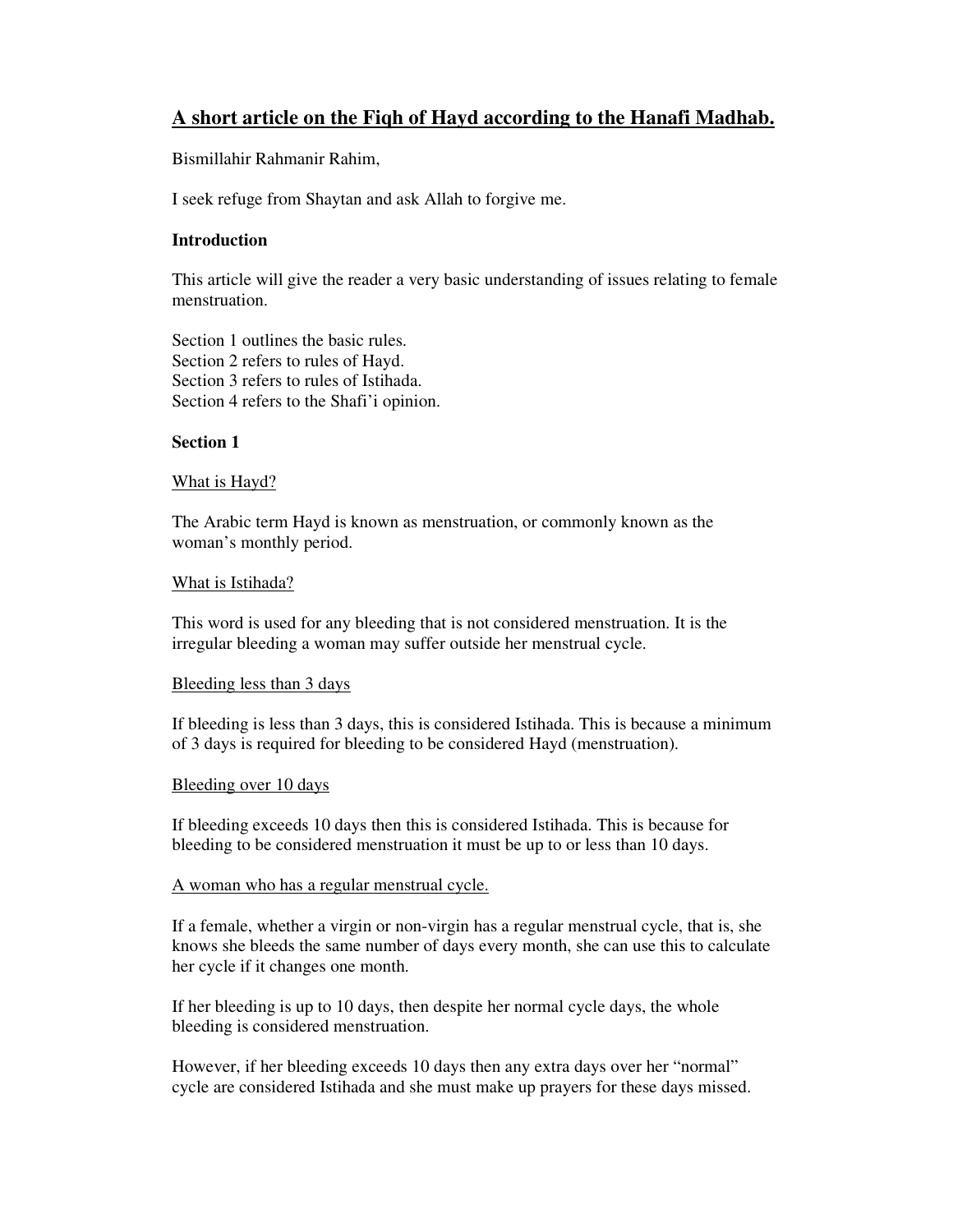## Illustrative example:

*Context*: A woman has a regular cycle of 7 days bleeding each month.

Scenario 1: This month the woman's period is 9 days. Solution: According to the rules, because her period is less than 10 days, all her 9 days of bleeding are considered menstruation (Hayd).

Scenario 2: This month the woman's period is 12 days. Solution: As her bleeding has exceeded 10 days she looks back to her regular cycle of the previous month which shows 7 days. So then she counts days 8, 9, 10, 11, and 12 as Istihada (irregular bleeding).

When she realises on day 11 that her bleeding has exceeded 10 days, and that 8,9,10 have become Istihada she must make ghusl as her period has ended and make up the prayers for day 8, 9 and 10 and continue praying as normal, day 11 onwards.

#### **Section 2**

## Rules of menstruation

#### *A woman on her periods cannot:*

Pray, fast, enter the mosque, circumbulate the Ka'bah, have intercourse with her husband, recite the Quran, or hold the Quran without a covering.

Once she stops bleeding she must make ghusl (full shower covering every part of the body and hair to the roots including nasal passages, mouth and any piercing holes) so she may resume her prayer.

If there is a break in the days of bleeding within the period of menstruation, it is counted as continual flow of blood.

The minimum time between periods is 15 days of purity. After the menstruation has ended, if bleeding occurs again in less than 15 days, it is considered Istihada.

A dark coloured discharge (which is not white) is considered blood.

The end of menstruation is marked by a white coloured discharge.

#### Fasting and Menstruation

A woman cannot fast while she is having her period.

If she is fasting and her period comes, her fast is broken. No matter what time of day it is, even if it is one minute before magrib (iftar), it is still broken and she is no longer fasting.